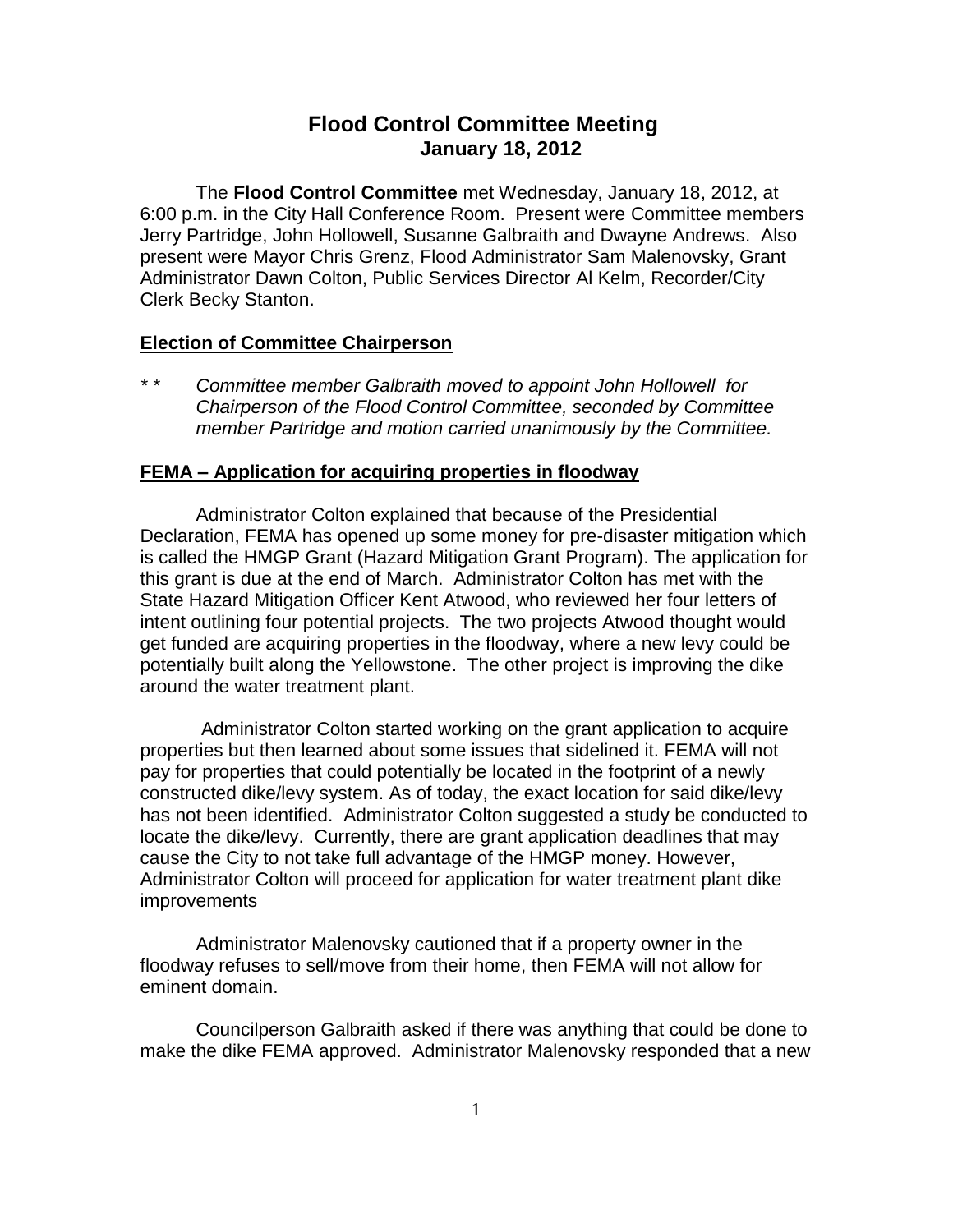setback dike would be the best option. The new dike would have to be constructed 600 feet back from the natural river bank to the heel of the dike, plus a 15 foot right-of-away would be needed.

Mayor Grenz stated the City plans to raise the height of the dike and widen it. He further explained that removing trees and debris will be done this spring.

The Committee discussed setbacks and how they affect the properties near the dike.

Mayor Grenz stated he received information from the town of Malta on how they got their dike approved by FEMA. He has forwarded that information to the Engineering office. Malta no longer pays flood insurance due to building a concrete wall down the middle of their dike. Also, he is looking into how the dike was built, as it is believed to be built and certified by Corp of Engineers. Administrator Colton stated she did research into what Malta did and found that it cost over a million dollars to replace a quarter mile of their old dike with a concrete wall.

Committee member Andrews strongly advises that a strategy be laid out for what has to be done, to set goals, time frames and locate sources of money to get this project accomplished. This is extremely important to the City of Miles City and its economic well-being and long term health.

*\* \* Committee member Partridge moved to recommendation to City Council to proceed in applying for the grant, seconded by Committee member Andrews and motion carried unanimously by the Committee.* 

## **Organize Public Information Meeting concerning floodway objectives**

Administrator Malenovsky explained to the Committee that holding a public information meeting concerning floodway objectives would improve Miles City's CRS rating (community rating system), which is tied to the flood insurance program. Miles City is currently rated at 9, which gives property owners a 5% discount on their flood insurance. There is potential to receive up to a 25% discount through other methods and projects.

Committee member Andrews stated spring time would be a good time to hold this type of meeting. The initial agenda and locations were discussed by the Committee. Administrator Malenovsky will return to the Committee with recommended dates and locations.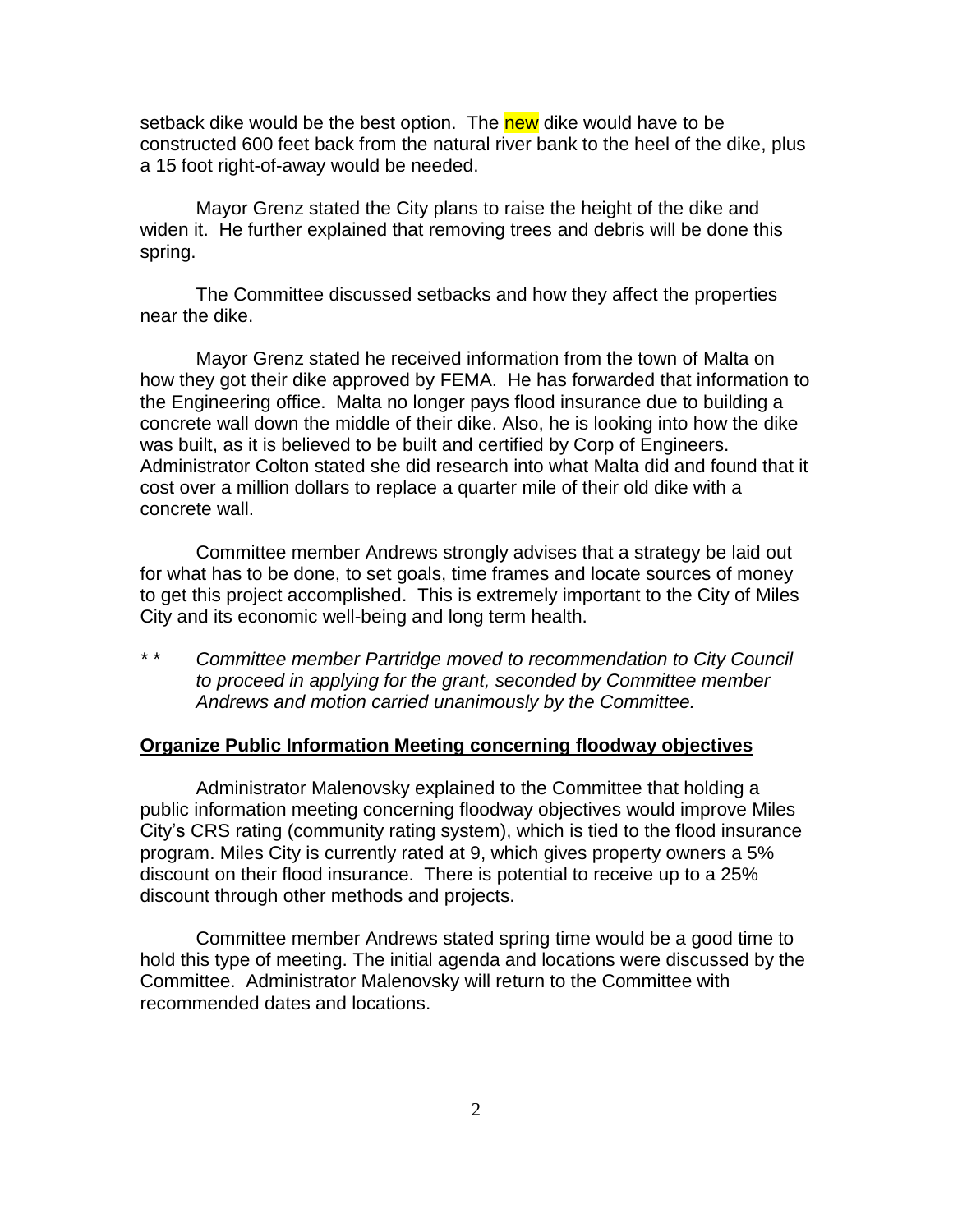**Additional language for Ordinance #1205: An Ordinance Repealing and Replacing the Provisions of Chapter 12 of the Miles City Code of Ordinances establishing Floodplain and Floodway regulations for the City of Miles City to comply with the Montana Floodplain and Floodway Management Act and to ensure compliance with the requirements for continued participation in the National Flood Insurance Program (NFIP)**

Administrator Malenovsky explained there are people who are building in the floodway and they are noncompliant with the Floodplain Ordinance. As the Ordinance stands now, there is not a process on how to handle this issue. Administrator Malenovsky recommends the following information be added to Ordinance 1205 following the 4.7 VIOLATION NOTICE:

-Floodplain Administrator sends out a certified letter stating the violation as it pertains to the floodplain

-Homeowner will have 30 consecutive days to apply for a Board of Appeals application, or bring/move the structure into compliance -If homeowner does not comply with the above, then applicant will be charged with a misdemeanor as stated in section 4.9 Penalties. -If applicant applies for an appeal hearing, the applicant will have 30 consecutive days to comply with the Board of Appeals' decision, starting the day after the Appeal Hearing

-If homeowner still does not comply with the floodplain rules & regulations, then the homeowner will be taken to Court, if homeowner is found guilty, the issue will be turned over to DNRC and FEMA

Director Kelm explained this language is a mechanism that allows the City to have a legal avenue to go after people who are violating the Floodplain Ordinance.

Administrator Malenovsky explained that there are certain things that cannot be done in the Floodway, such as, a vacant lot cannot be built on and an existing property has to stay within its footprint/size. She further explained that you are allowed to maintain your property, such as fix a roof, put in windows and put up siding based on case by case basis. There are also further options through the Board of Appeals. She also pointed out that there are grants available for people to elevate their homes up to the correct height.

*\* \* Committee member Galbraith moved to recommend to Council to amend Ordinance 1205; Section 4.7 Violation Notice: to add the following language: -Floodplain Administrator sends out a certified letter stating the violation as it pertains to the floodplain*